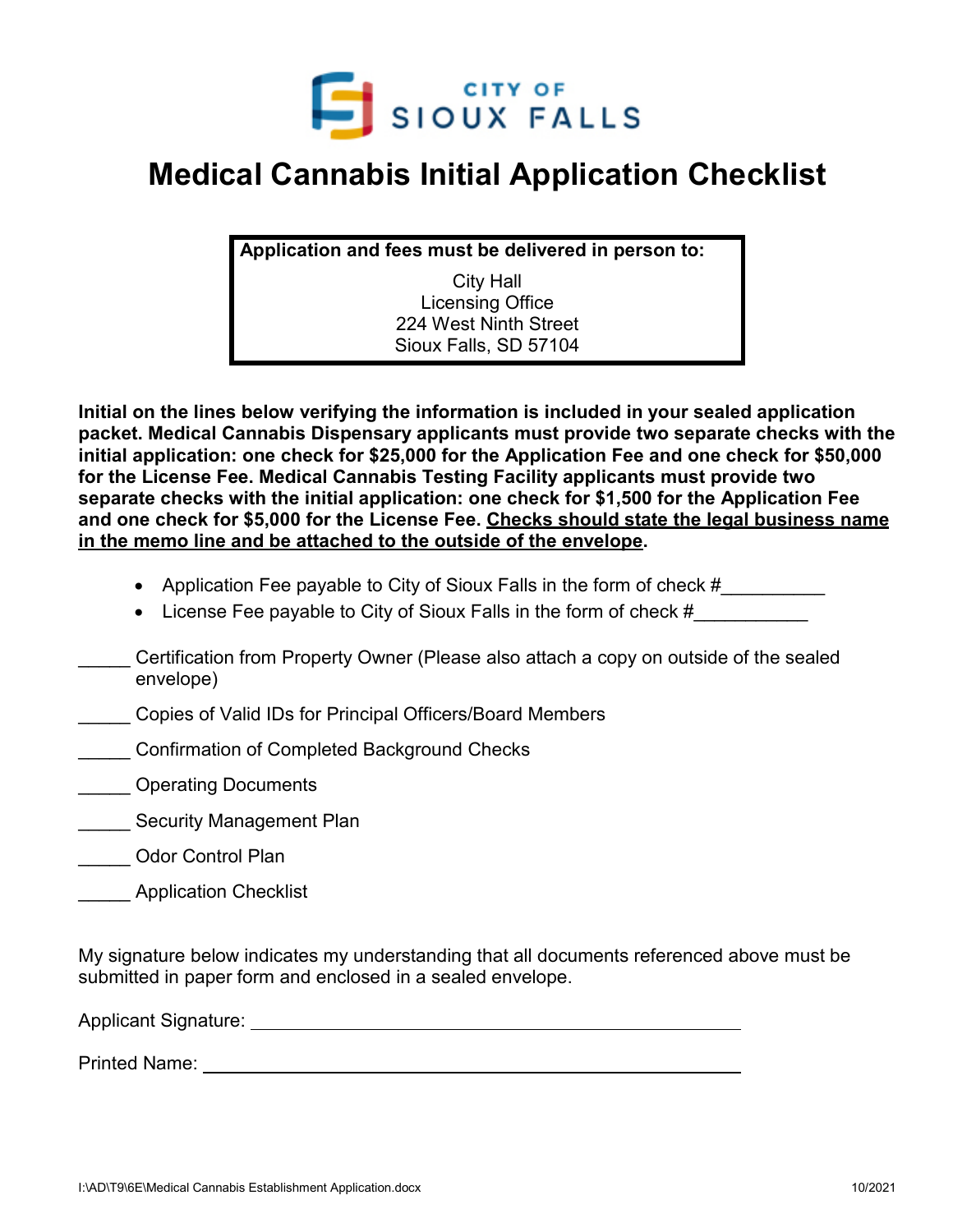

|           | <b>Medical Cannabis Dispensary</b>                                                                                                                                                                                 |                              |                  |                        | <b>Medical Cannabis Testing Facility</b> |
|-----------|--------------------------------------------------------------------------------------------------------------------------------------------------------------------------------------------------------------------|------------------------------|------------------|------------------------|------------------------------------------|
|           | <b>Initial Application</b>                                                                                                                                                                                         | Renewal Application for year |                  |                        |                                          |
| A.        | <b>Business Name and Address:</b>                                                                                                                                                                                  | Business Phone #:            |                  | <b>Business Email:</b> |                                          |
|           |                                                                                                                                                                                                                    |                              |                  |                        |                                          |
|           |                                                                                                                                                                                                                    |                              |                  |                        |                                          |
|           | Legal description of the property:                                                                                                                                                                                 |                              |                  |                        |                                          |
|           |                                                                                                                                                                                                                    |                              |                  |                        |                                          |
|           |                                                                                                                                                                                                                    |                              |                  |                        |                                          |
|           | No.<br>Yes<br>Is place of business located in Sioux Falls city limits?                                                                                                                                             |                              |                  |                        |                                          |
|           | Own<br>Lease<br>Does the applicant own or lease the property?                                                                                                                                                      |                              |                  |                        |                                          |
|           | Did you obtain certification from the property owner authorizing you to<br>No<br>Yes<br>engage in business as a Medical Cannabis establishment?<br>• Certification must be included                                |                              |                  |                        |                                          |
|           | I certify that only one application for this business has been<br>submitted for this location.                                                                                                                     |                              |                  |                        | Yes<br>No                                |
| <b>B.</b> | Is business located within 1,000 feet of public/private school (per SDCL                                                                                                                                           |                              |                  |                        |                                          |
|           | 34-20G)? (Other restrictions apply. See Sioux Falls Ordinance Chapters 121 and 160.)                                                                                                                               |                              |                  |                        | Yes<br><b>No</b>                         |
| C.        | Date of Birth<br>Name of Principal Officers/Board Members                                                                                                                                                          |                              | Copy of Valid ID |                        |                                          |
|           |                                                                                                                                                                                                                    |                              |                  |                        | Attached<br>Yes<br><b>No</b>             |
|           |                                                                                                                                                                                                                    |                              |                  |                        | <b>No</b><br>Yes                         |
|           |                                                                                                                                                                                                                    |                              |                  |                        | No<br>Yes                                |
|           |                                                                                                                                                                                                                    |                              |                  |                        | <b>No</b><br>Yes                         |
|           |                                                                                                                                                                                                                    |                              |                  |                        | lNo<br>Yes                               |
| D.        | Can you confirm that at least one officer/board member is a resident of<br>lNo<br>Yes<br>South Dakota?                                                                                                             |                              |                  |                        |                                          |
| Е.        | Have you or any of your officers, board members, agents, volunteers, or<br> No<br>Yes<br>employees been convicted of a disqualifying felony offense (defined in<br>SDCL 34-20G and Sioux Falls Ordinance 121.001)? |                              |                  |                        |                                          |
| F.        | Can you confirm background checks, completed within 30 days prior to<br>No<br>Yes<br>submission of application, are included?                                                                                      |                              |                  |                        |                                          |
| G.        | No)<br>Can you confirm that all of your employees are 21 years of age or older?<br>Yes                                                                                                                             |                              |                  |                        |                                          |